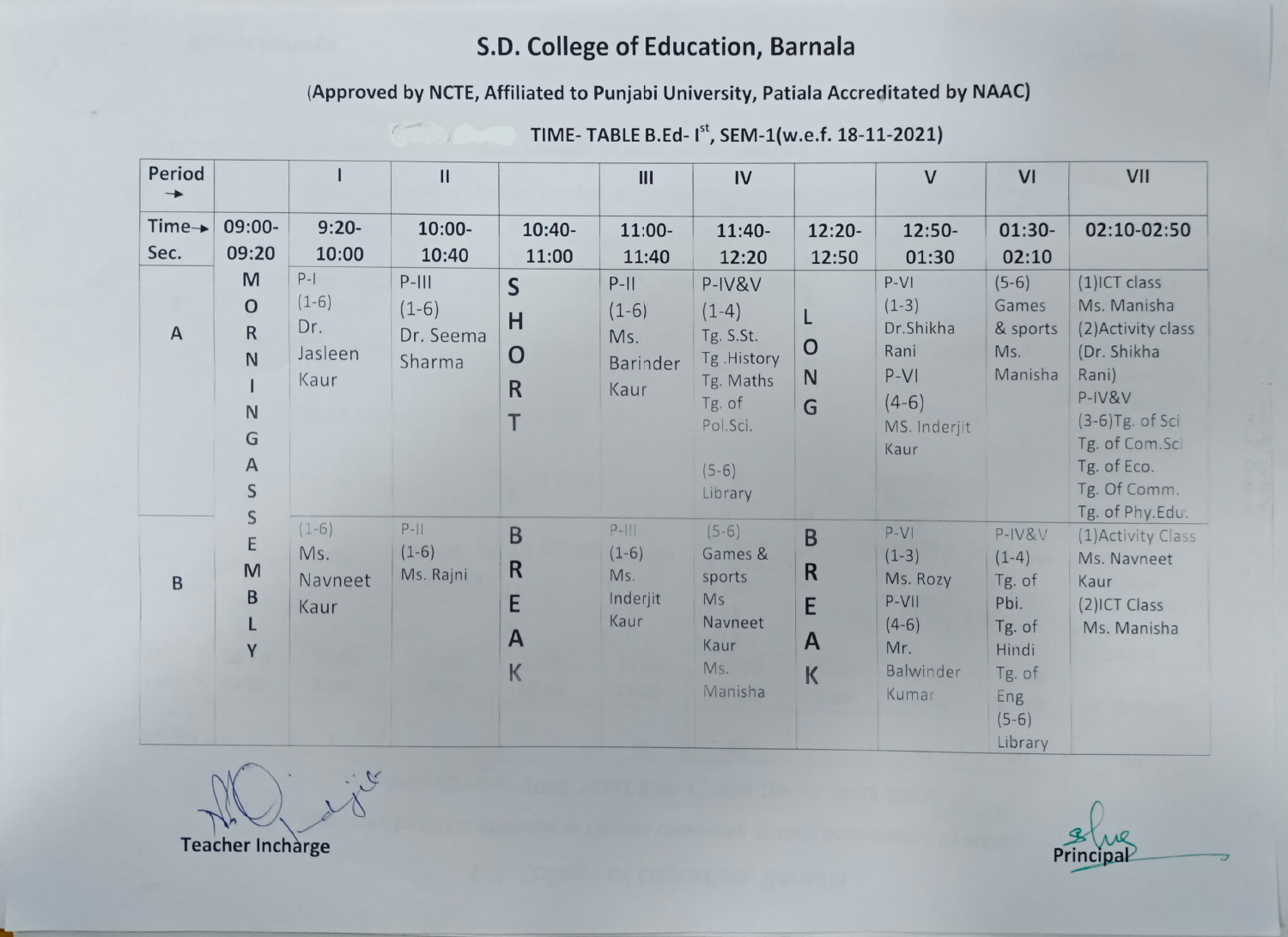(Approved by NCTE, Affiliated to Punjabi University, Patiala Accreditated by NAAC)

TIME- TABLE B.Ed-II<sup>nd</sup>, Sem-III<sup>rd</sup>(w.e.f. 20-08-2021 upto Teaching Practice)

| $9:30$ am -10:50 am | 10:50am-12:10pm   | 12:10pm-12:30pm | 12:30pm-01:50pm  |
|---------------------|-------------------|-----------------|------------------|
| Tg. of Pbi.         | Tg. of Sci.       | B               | Tg. of Math      |
| Tg of Hindi         | Tg. of Comp. Sci. | R               | Tg, of S.St      |
| Tg.of Eng.          | Tg. of Eco.       | E               | Tg. of Hist.     |
|                     | Tg. of Comm.      | A               | Tg. of Pol. Sci. |
|                     |                   | К               | Tg. of Phy. Edu. |

 $\div x$ Teacher Incharge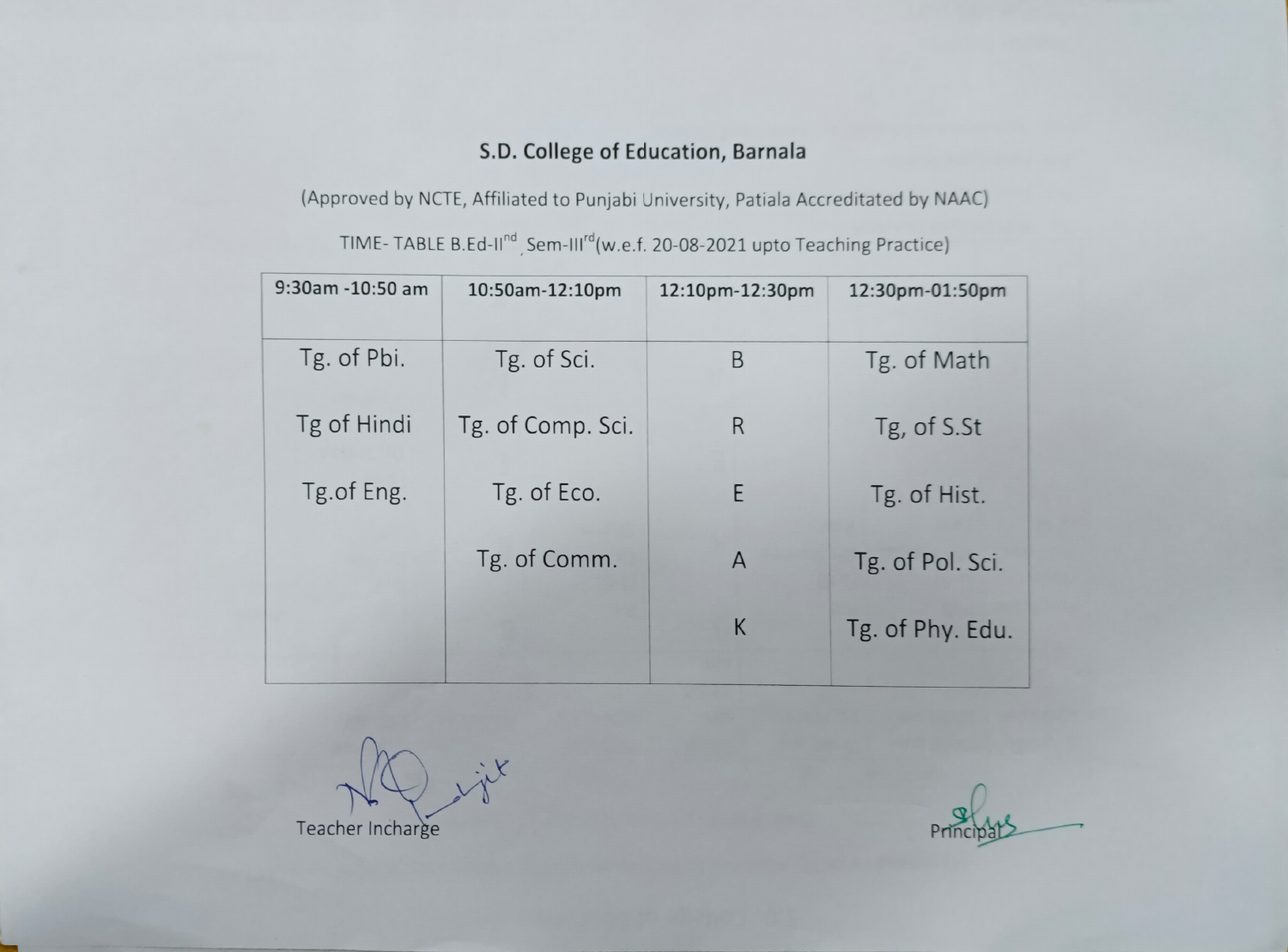(Approved by NCTE, Affiliated to Punjabi University, Patiala Accreditated by NAAC)

|            | $\mathbf{II}$ | III        |       | IV          |              | $\mathsf{V}$          | VI         |
|------------|---------------|------------|-------|-------------|--------------|-----------------------|------------|
| $9:20$ am- | 10:00 am-     | 10:40 am-  | 11:20 | $11:30$ am- | 12:10 pm-    | 12:20 pm-             | $1:00$ pm- |
| 10:00 am   | $10:40$ am    | 11:20am    | am-   | 12:10 pm    | 12:20 pm     | $1:00$ pm             | 1:40 pm    |
|            |               |            | 11:30 |             |              |                       |            |
|            |               |            | am    |             |              |                       |            |
| Practicum  | $P-III$       | $P-II$     | B     | $P-I$       | B            | $P-IV$                | Library    |
| - cum      | $(1-6)$       | $(1-6)$    |       | $(1-6)$     |              | $(1-3)$               | $(1-6)$    |
| field work | Ms. Harpal    | Ms.Navneet | R     | Dr. Seema   | $\mathsf{R}$ | Dr. T.K.              |            |
| $(1-6)$    | Kaur          | Kaur       |       | Sharma      |              | Sahu                  |            |
|            |               |            |       |             |              |                       |            |
|            |               |            | E     |             | E            | $(4-6)$<br>Dr. Shikha |            |
|            |               |            |       |             |              | Rani                  |            |
|            |               |            |       |             |              | Pradhan               |            |
|            |               |            | A     |             | A            |                       |            |
|            |               |            |       |             |              |                       |            |
|            |               |            |       |             |              |                       |            |
|            |               |            | К     |             | К            |                       |            |
|            |               |            |       |             |              |                       |            |

TIME-TABLE M.Ed- I<sup>st</sup>, SEM-I (w.e.f. 08-10-2021)

P-I Philosophy of Education

P-11 Psychology of Learning and Development

P-III Educational Studies

P-IV Introduction of Educational Research and Statistics

**Teacher Incharge** 

ш